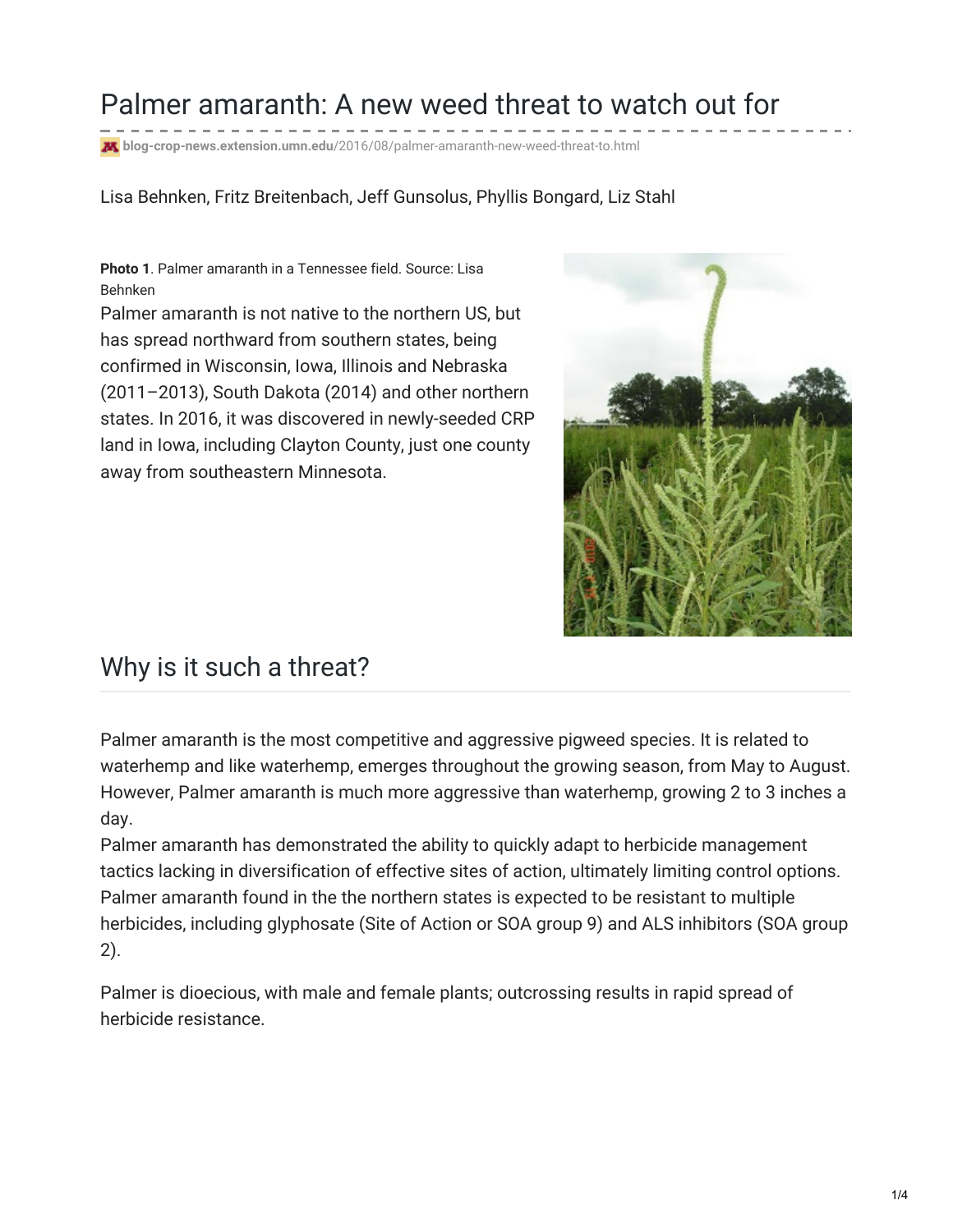**Photo 2.** Palmer amaranth in a Georgia field. Source: Alan Cressler

It is a prolific seed producer, with a single female plant typically producing 100,000 to 500,000 seeds.

Timing of herbicide application is critical. Effective preemergence herbicides need to be followed by timely (plants less than 3 inches tall) and effective postemergence herbicides.



Palmer amaranth infestations have caused substantial yield losses and greatly increased weed management costs in cotton, soybeans and corn in the southern states. Once established in the northern corn and soybean states, it will likely do the same and significantly increase costs and decrease yields.

#### How does it spread?

Palmer amaranth has spread from the south through contaminated feed, including cottonseed and hay, contaminated grain and seed, and farm equipment and manure. In Iowa and Indiana, the most recent infestations were in newly-seeded conservation plantings (CRP/wildlife/pollinator/and cover crop plantings) where the seed mix was contaminated.

Ohio and Illinois also reported contaminated conservation seed mixes as a source of Palmer amaranth introduction.

Palmer amaranth may not persist in areas being established for conservation habitat since the Palmer amaranth should be crowded out once native, perennial vegetation is established. The concern, however, is that until the perennial plants become established, Palmer amaranth may produce enough seed to establish a seedbank in those fields and move into neighboring corn and soybean fields.

# Identification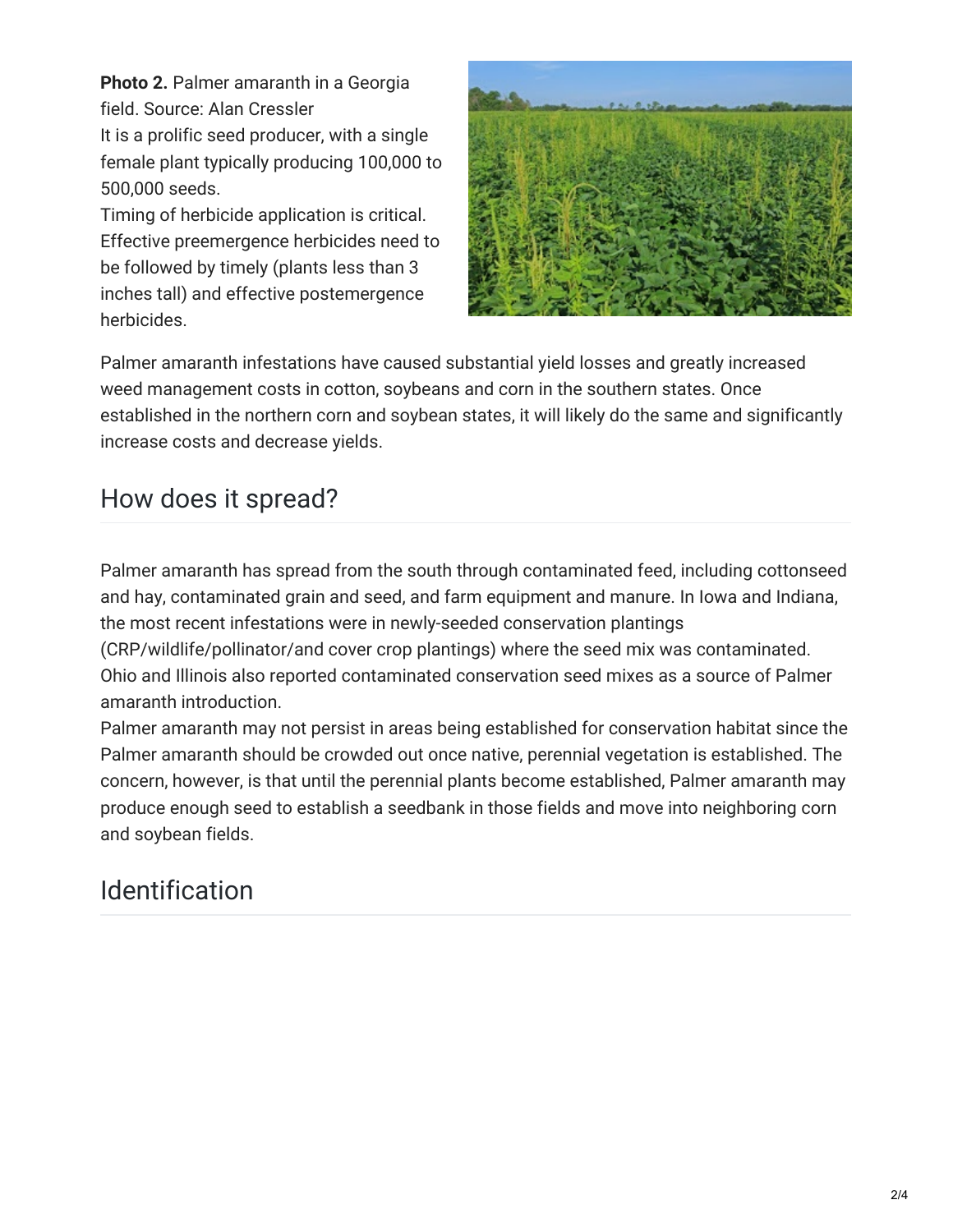**Photo 3.** Long petiole of Palmer amaranth. Source: Ross Recker, University of Wisconsin-Madison, Bugwood.org

**Photo 4.** Poinsettia-like appearance of Palmer appearance. Source: Rebekah D. Wallace, University of Georgia, Bugwood.org

Palmer amaranth has a few key plant characteristics that help in identifying it:

- No hairs on stems and leaves on Palmer versus redroot pigweed
- Petiole is as long or longer than leaf (older leaves) (Photo 3)
- Ovate to diamond-shaped leaves, which gives it a poinsettia-like appearance (Photo 4)
- Prolific seed producer with a long main terminal seed head – up to 3 feet long (see Photo 1 above)

For more detailed identification information, see Palmer amaranth biology, [identification,](https://www.extension.purdue.edu/extmedia/WS/WS-51-W.pdf) and management (Purdue), Palmer [amaranth:](http://www.weeds.iastate.edu/mgmt/2014/PalmerAmaranth_poster.pdf) A new threat (Iowa State [University\),](https://vimeo.com/178360206) and Stopping the spread of





Palmer amaranth, a video from Bob Hartzler at Iowa State University.

# Prevention

Early identification is the key to preventing Palmer amaranth from getting established in Minnesota. If plants are found, they should be removed and destroyed. Above all, they should not be allowed to go to seed.

Note that Palmer amaranth is on the Minnesota Noxious weed list as an "Eradicate" weed. According to Minnesota statues, landowners must attempt to eradicate any Palmer amaranth found by destroying all the above and below ground parts of the plants. For more details, refer to: <http://www.mda.state.mn.us/plants/pestmanagement/weedcontrol/noxiouslist.aspx>. The Minnesota Department of Agriculture also requests the reporting of any weeds found on the Eradicate list (call 888-545-6684).

### Management